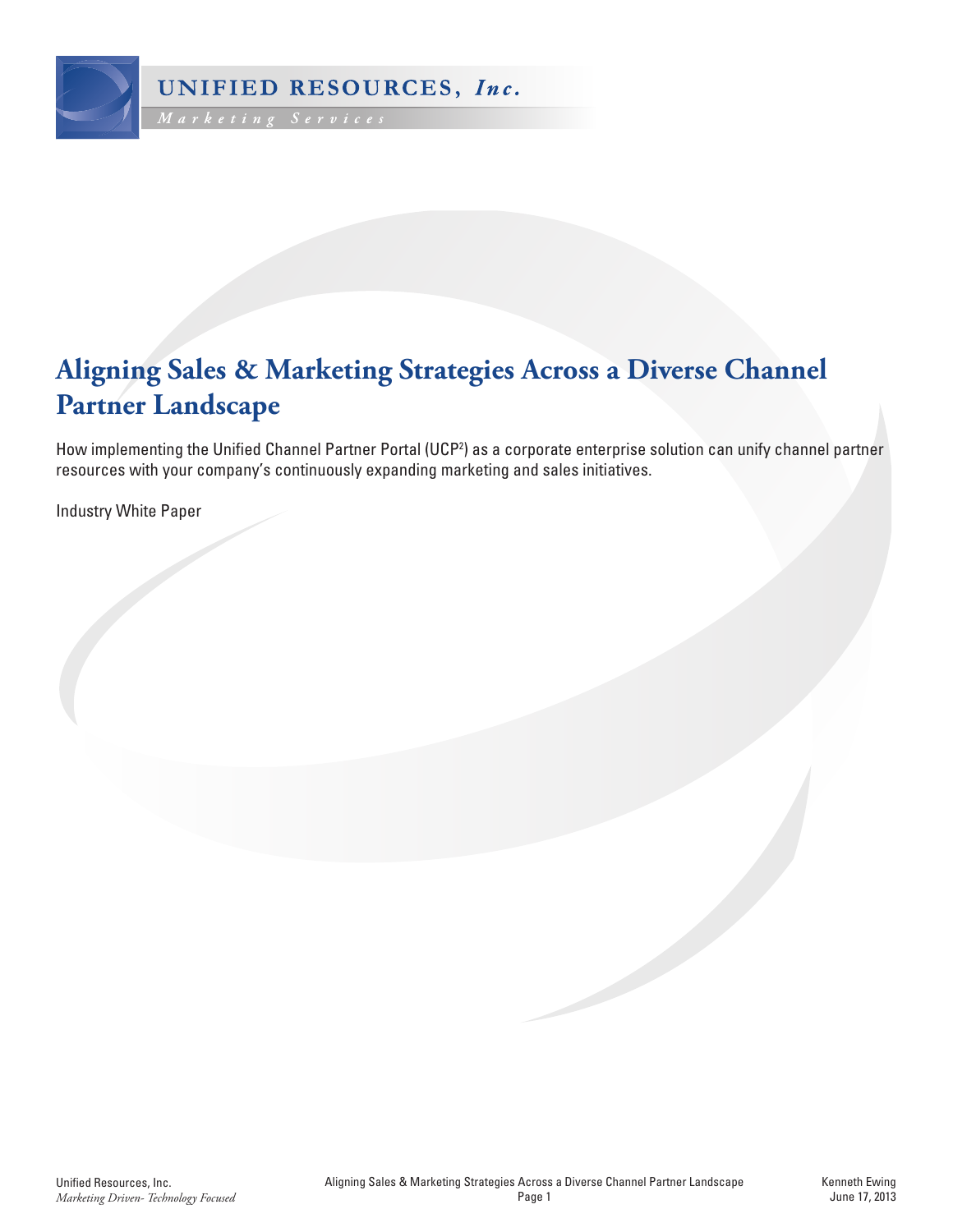# **Background**

When it comes to market strategy, most companies classify themselves with a principal business model in one of two categories: Business to Business (B2B) or Business to Consumer (B2C). For many corporations, specifically manufacturers and marketers, this may be a very limiting perspective. A quick look at the distribution model of most manufacturers in today's marketplace reveals a model that is not solely B2B or B2C, but an intricate combination of the two. These B2B2C companies typically sell to one or more intermediaries before the manufactured product or service reaches the end user. This complex marketing strategy includes channel partners such as distributors, dealers, wholesalers, branches, brokers, retailers, franchisees and potentially other classifications of intermediaries.

In the increasingly competitive global marketplace, a B2B2C manufacturer must not only contend for the consumer's business, but also negotiate within the aggressive landscape of a multi-line reseller.

To stand out, it is critical for you as a manufacturer or marketer to cultivate relationships and a culture of advocacy with channel partners. By establishing a reputation of trust and continually providing a set of unified, brand-consistent support tools, you can incentivize your channel partners to cultivate that consumer relationship with and for you. This requires a unified strategy that offers consistency and flexibility, ultimately making it easy for them to do business with you.

# **Equipping the Channel Partner**

In this complex marketplace, how can you succeed as a B2B2C manufacturer and achieve this culture? What tools and resources should you provide to motivate your channel partners to engage in a mutually beneficial brand and sales relationship?

#### **Equip your channel partners with tools that enable them to easily, efficiently and precisely do business with you.**

A channel partner that is reselling your product or service to the consumer serves as your face and front line sales and marketing arm. Serving as local brand ambassadors and selling agents, these partners are critical assets in your sales and marketing strategy. This can create a challenge for your corporate marketing and sales department to maintain a consistent brand message and sales strategy while preserving the customer experience in the local marketplace. To effectively communicate your unique selling proposition, it is essential to equip these local channel partners with the necessary branding, marketing initiatives, sales processes and pricing strategies.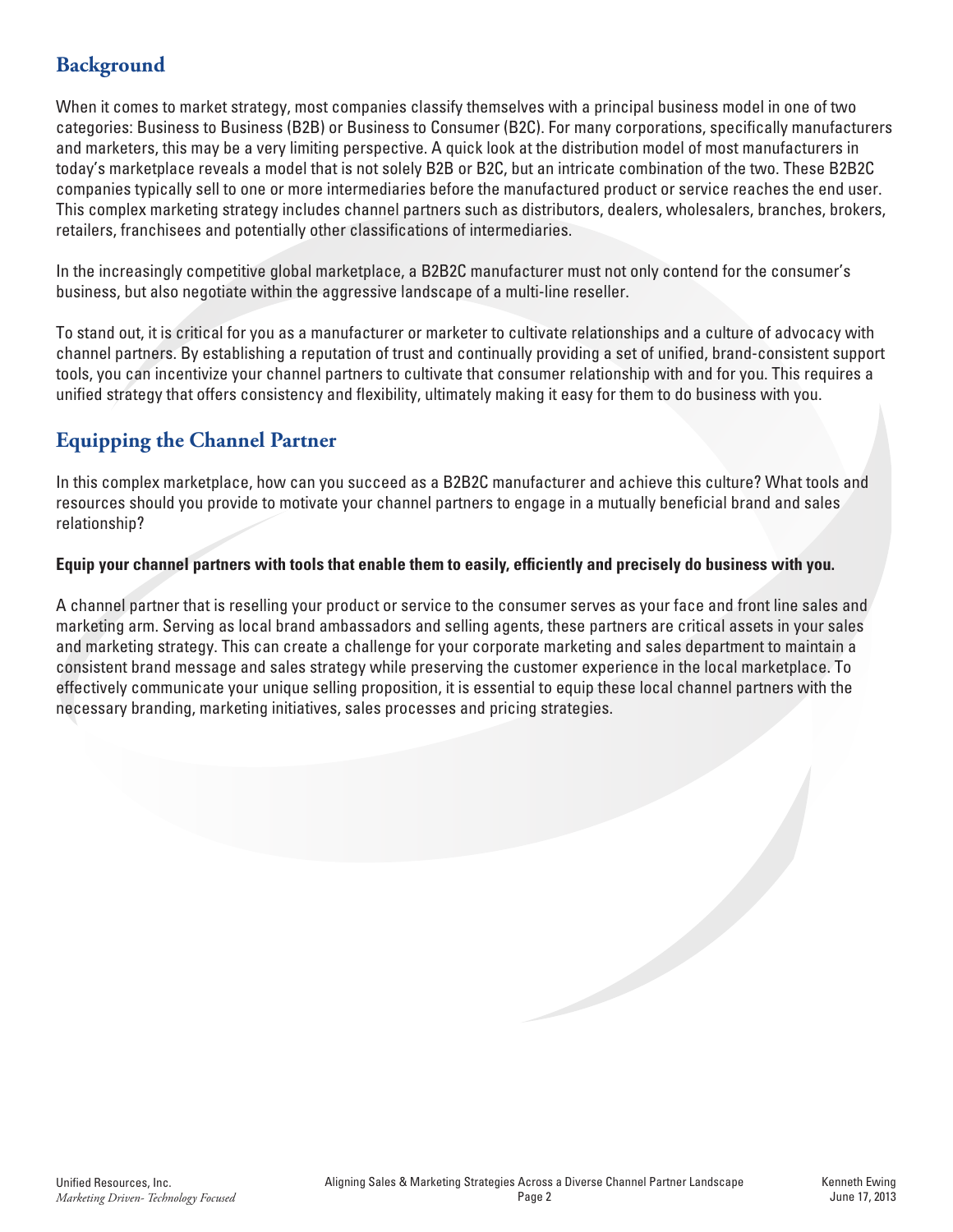Understanding how your channel partners fit within your marketing strategy provides a number of challenges. Here are critical questions B2B2C manufacturers/marketers must be able to answer for their channel strategy:

- How do the customer demographics and geographic footprint of our channel partners fit into our overall marketing strategies?
- Which products are successful within that geography and demographic?
- How do we incentivize channel partners to market our products and services over competitive offerings?
- How do we track, maintain and fulfill a variety of marketing and performance programs across a range of geography and intermediary types?
- How do we provide our channel partners with the resources needed to successfully plan and execute these marketing strategies and performance programs through collaborative efforts?

A variety of enterprise solutions provide a framework for developing and managing a number of sales and marketing initiatives that include:



## **Brand Support Programs**

Providing channel partners with the necessary marketing tools to successfully communicate your brand message, these programs encompass:

- Signage programs
- Branded merchandise programs
- POP programs
- Printed products programs
- Co-branded materials programs
- Company store programs
- Store décor/ environmental graphics programs



# **Performance Programs**

Recognized as the core of a channel partner's marketing tool kit, these programs equip a partner with sponsored branding/marketing funds and incentives. These programs are a critical component in effectively communicating your brand message through the partner to the consumer-–in the partner's geographic footprint. Common performance programs include:

- Advertising co-op programs
- Accrual programs
- Loyalty programs
- Best practices programs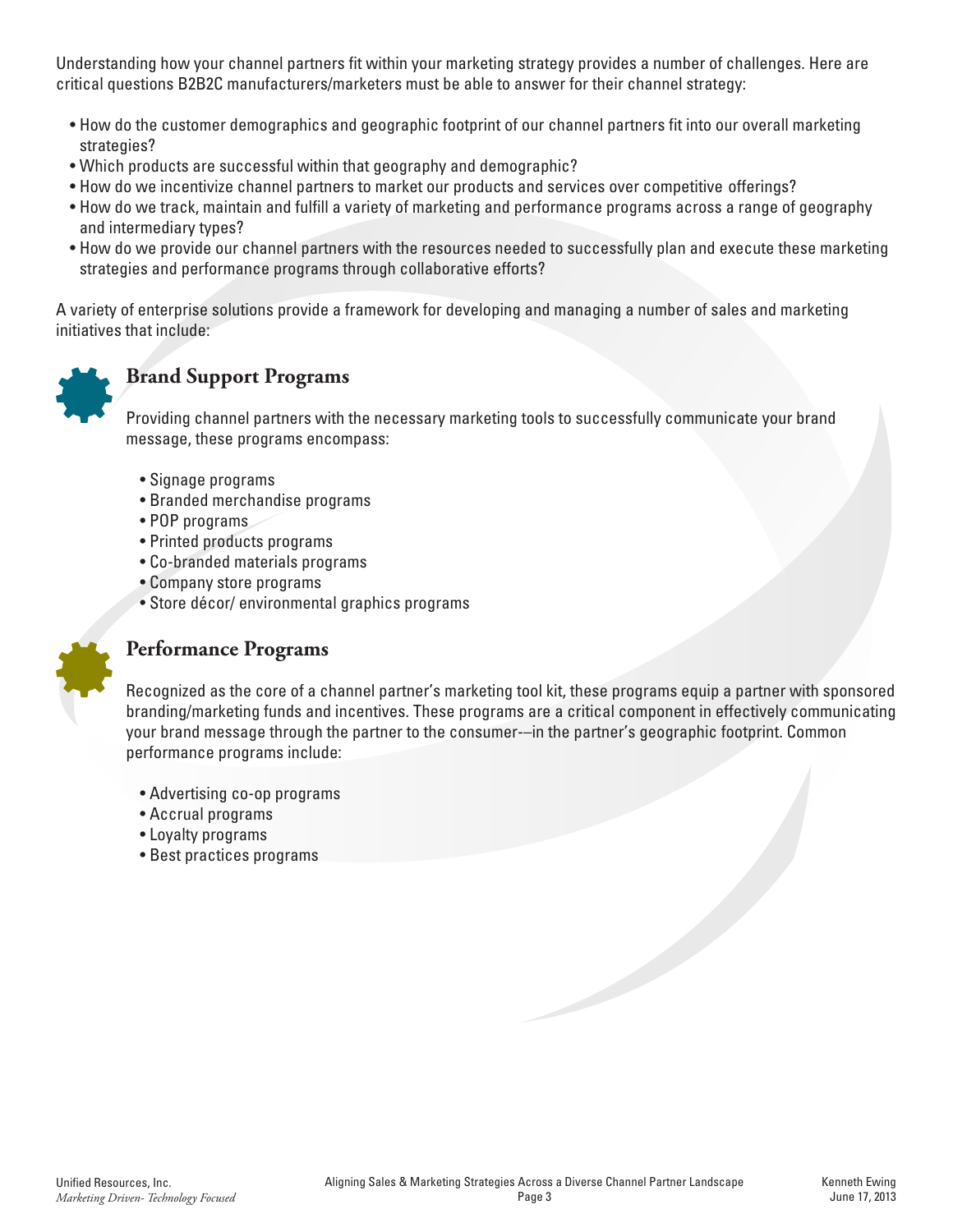

#### **Promotions**

Supporting channel partners through trade-specific and consumer-oriented promotions helps you stand out in a crowded marketplace while collecting valuable user data. Promotions may include items from brand support programs such as:

- Advertising specialties
- Branded merchandise
- Displays
- Incentive and reward points
- Consumer and Trade Rebates
- Consumer Sweepstakes



#### **Business Plan Generator**

Providing business plan development tools offers an opportunity for you to align channel partners with sales goals and marketing objectives. Business plan generators also capture useful partner data including contacts within the company, competitive lines and markets served.



## **Market Share Tracking**

Through industry and consumer Enterprise Resources Planning (ERP) data, market share tracking provides perspective to channel partners and an accurate snapshot of where they stand within their market. This data can help you and your channel partner identify growth opportunities and areas of saturation and determine how to allocate marketing resources.



### **Customer Relationship Management (CRM) and Lead Distribution**

CRM tools provide channel partners with a system to manage their interactions with customers and prospects and can be utilized with a sales force separated by consumer demographics and geography. Unifying your sales process through an enterprise quality CRM system synchronizes and aligns your ideal sales and marketing processes across a disconnected channel base.



### **Marketing Communications (MARCOM)**

To equip your channel partner with up-to-date sales and marketing strategies and creative assets, providing the most relevant MARCOM is crucial. MARCOM tools can also be provided through CRM services.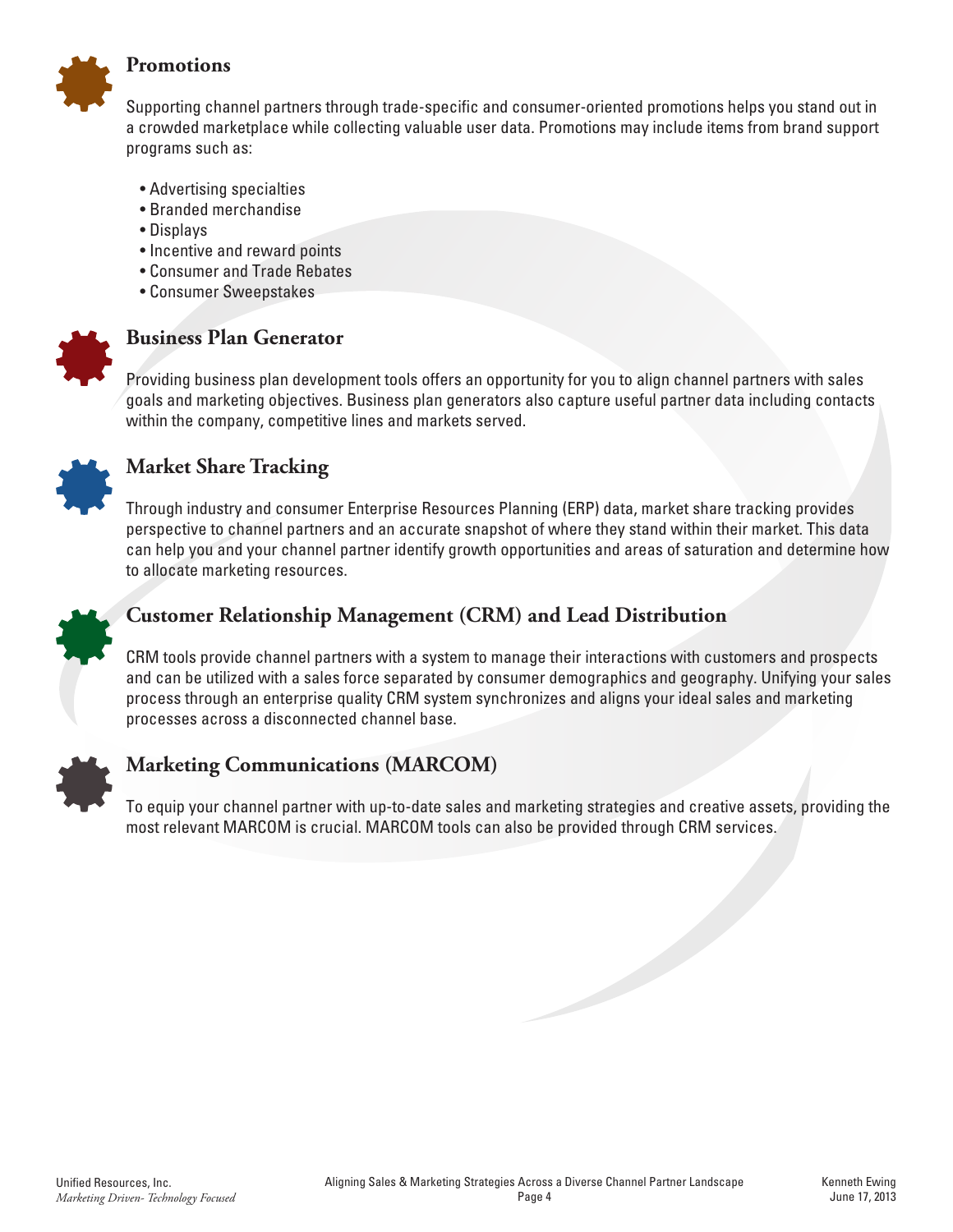

#### **Marketing Asset Management**

Utilizing an electronic repository to track the distribution and use of your approved marketing assets, this tool ideally includes on-demand, add-on capabilities and customizable signage/POP materials. Commonly tracked assets include logos, images and customizable, pre-approved templates for:

- Billboard signage
- Print materials
- Collateral
- Advertising
- Direct mail, TV and radio advertisements



### **Web-Based Learning Management Systems (LMS)**

A series of self-placed, hands-on and mobile-accessible web courses, LMS tools provide updates on new product rollouts, campaign launches and sales training through a direct information stream to the channel partner. These systems function as a communication tool to keep your sales partners up to date with the latest product information, sales processes and marketing initiatives, and serve as a valuable resource for training partners on the latest industry standards.



#### **Sales Forecast Tools**

Providing your channel partners with the platform and data needed to forecast quarterly and annual sales is a valuable tool to help close the sales loop. Good forecasting tools give partners the ability to report historic sales data as well as past and current market conditions. Great forecasting tools combine and display this data while allowing partners to input forecasting data, track progress and adjust through each sales period.



### **Proposal Generator**

These tools are PC, intranet, or web-based platforms that allow users (sales personnel, distributors, or dealers) to create professional presentations customized for your channel partner's organization and its client(s). Proposal generators make it easy to develop custom, personalized proposals while maintaining product and brand consistency.



### **Custom Cost Calculators**

It's not unusual to discover that your channel partners carry multiple lines, requiring multiple price sheets and books. Easy-to-use cost calculators assist your partners and help you succeed. Providing a tool with companyspecific business logic and cost calculators ensures your partners have current, accurate and complete pricing and discount information.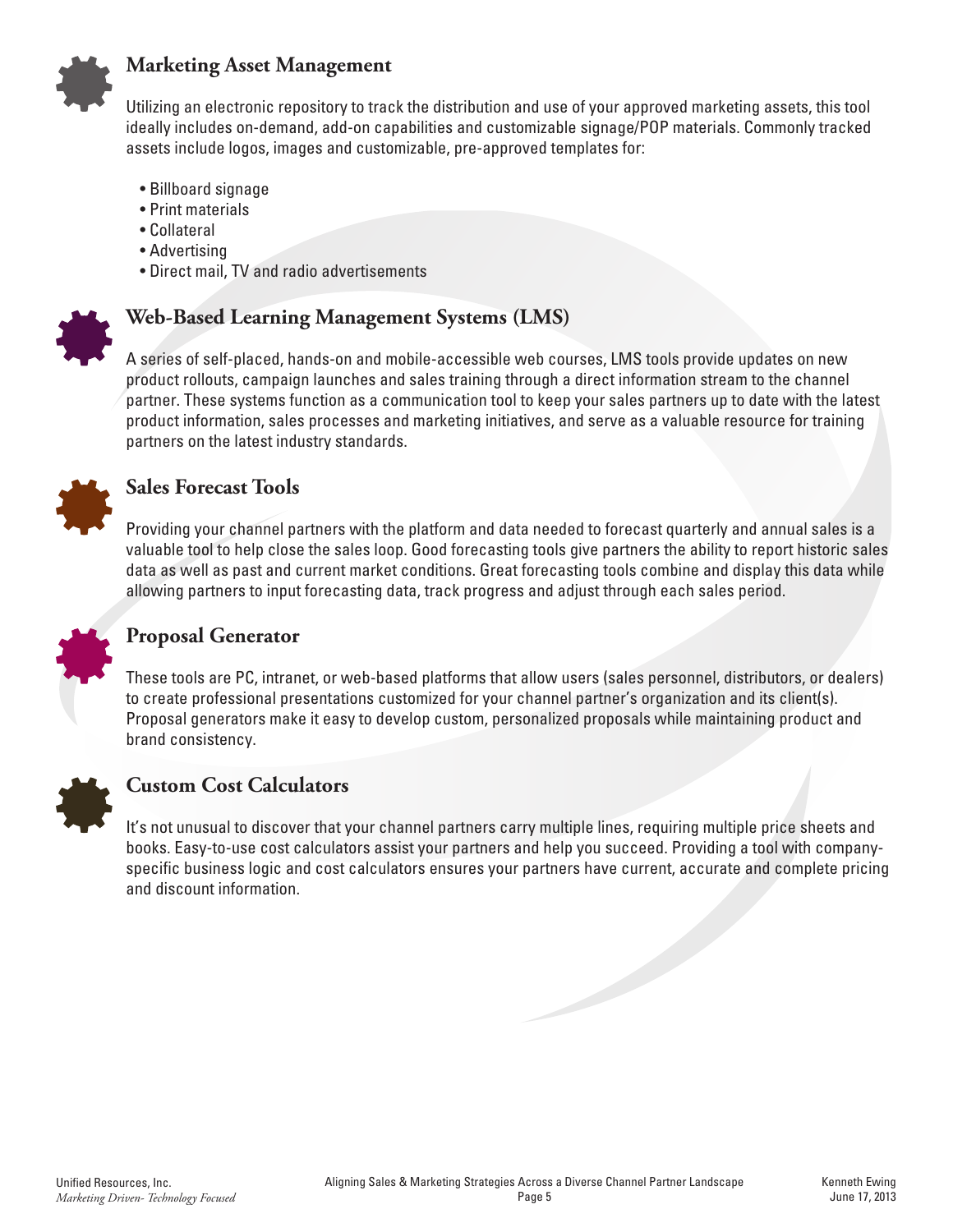

#### **Dealer Locator**

Connecting prospective consumers with dealer and retail channel partners is an effective tool that benefits both you and your partners. By taking an active role in the marketing support of channel partners, you create opportunities for new conversions and demonstrate your commitment and confidence in the sales support your partners provide.



### **Online Merchandising and Brand Support Materials**

Online merchandising is essential in today's technology-driven marketplace. Channel partners need an easily accessible, user-friendly, online resource to quickly order your marketing and branding materials.



## **Online Product Ordering/ Accounts Payable**

Providing channel partners with access to an online Enterprise Resource Planning (ERP) system for ordering and payables should be a basic requirement for all of your partnerships.



# **Dynamic Reporting Tools**

It's all about the data. Many channel partners request dynamic reporting systems to help them measure their utilization and participation in manufacturer-sponsored programs. A robust reporting system that transcends all business transactions can be somewhat challenging if solution systems do not communicate.

# **Challenges in Developing Cohesive Programs & Marketing Tools**

With so many available tools, it's easy to see how offering such a broad array of support for a channel partner group could require extensive overhead investments, plus a variety of stakeholders and support teams with different responsibilities. Organizations can quickly realize the need to utilize third-party vendors to provide the supporting tools and resources their channel partners require. In turn, each stakeholder could require its own group of program providers and vendors to accomplish program responsibilities. Even in situations where the human and capital resources for the design, development, implementation and support of robust enterprise-level programs are available, the gradual expansion in the size and scope of individual programs can lead to redundancy and inefficiencies across multiple areas of service.

Uncoordinated programs can work against or contradict each other, creating the possibility for frustrated and confused channel partners. If your partners have numerous points of contact with stakeholders and a scattered support system, it can complicate even the most necessary and simplest transactions. Couple this with a multi-line channel partner who works with various other manufacturers, and their own unique marketing initiatives, and what began with the best intention becomes a complex network of misaligned, non-uniform marketing and sales strategy.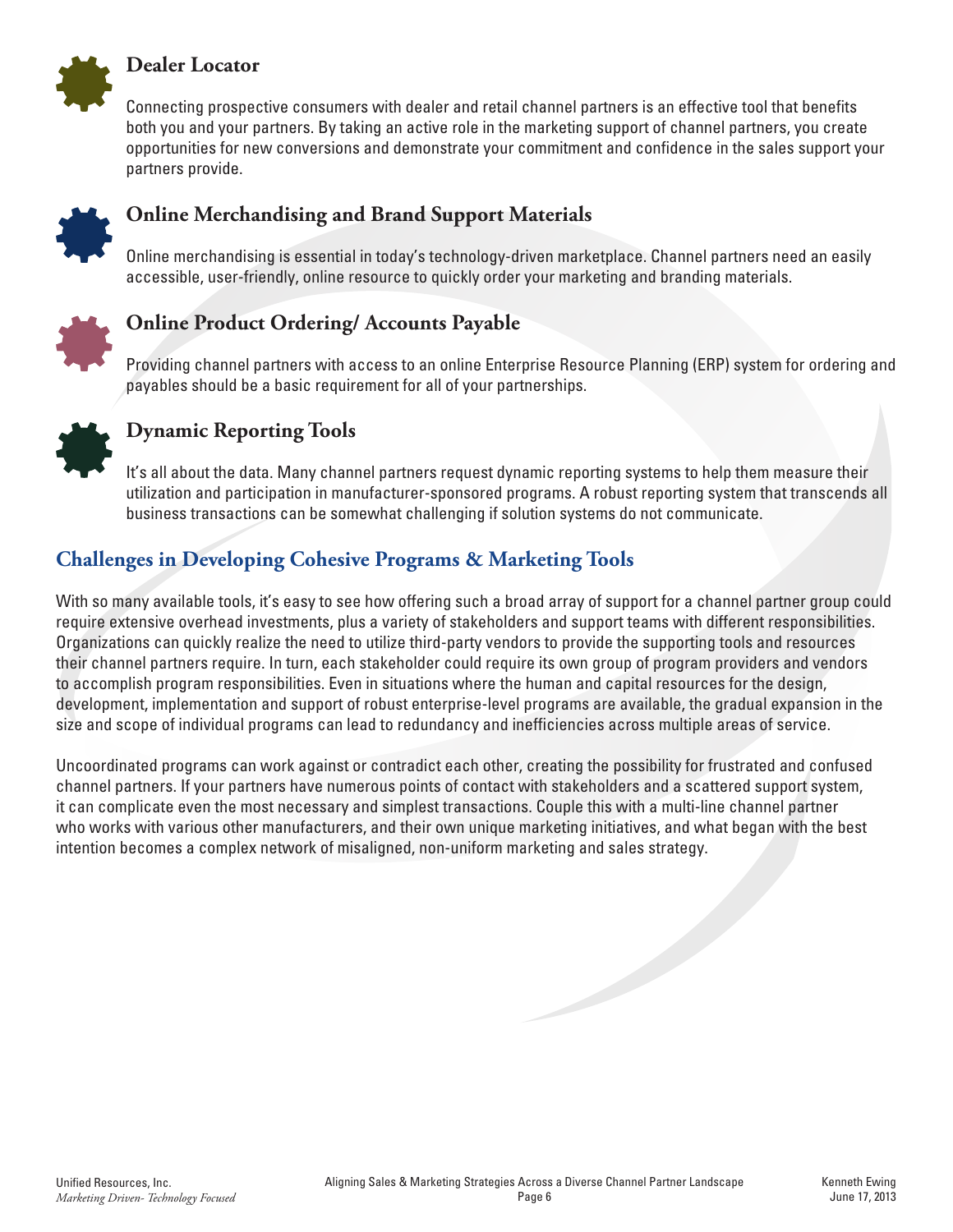# **Scattered Marketing Solutions with various stakeholders and little to no interaction.**

- Scattered technologies and multiple systems utilized by individual stakeholders and many vendor partners can cause channel partner frustration and cripple an organization.
- The uncoordinated programs and multiple contact points can work against or contradict each other creating the possibility of aggravating and confusing channel partners.

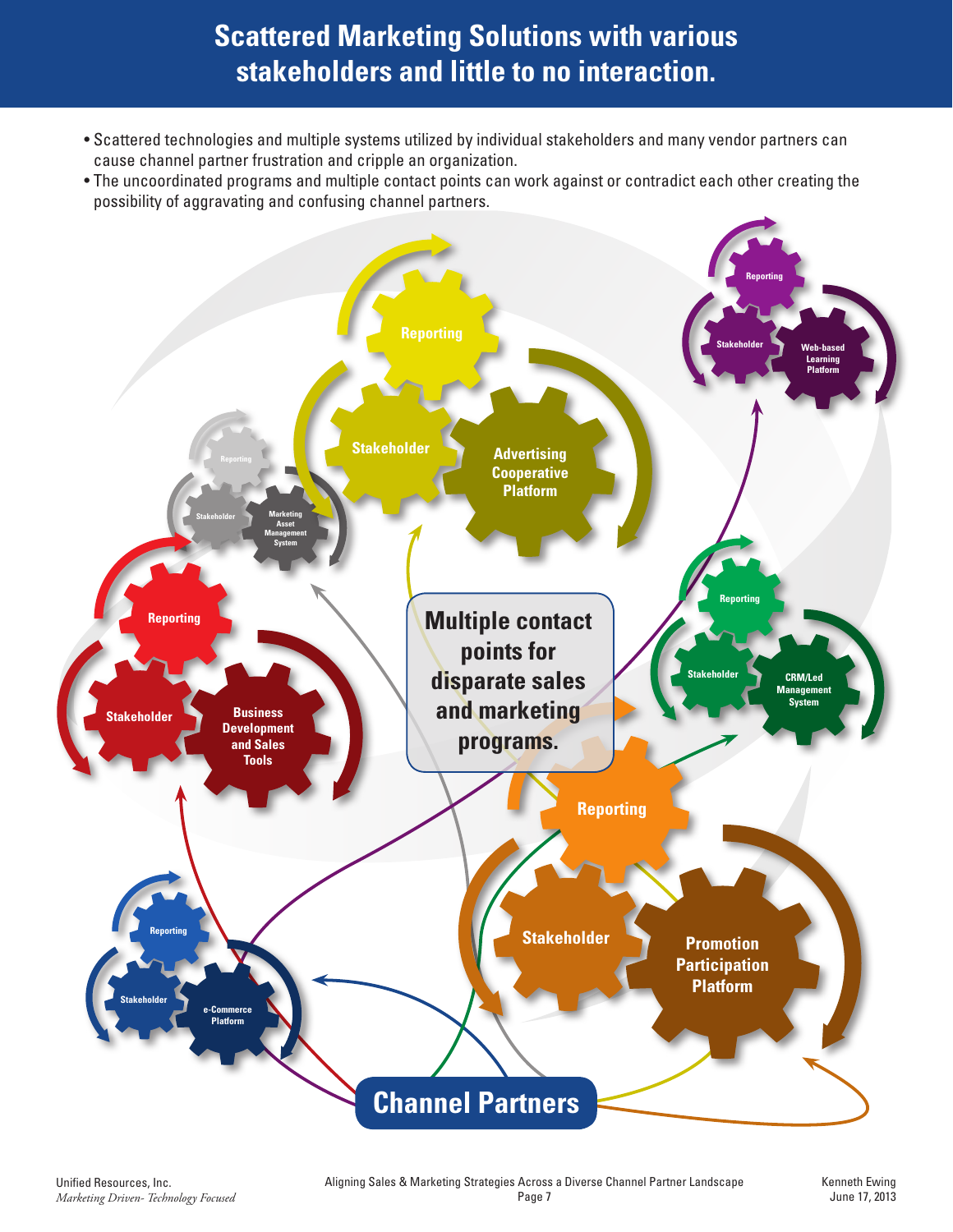# **Room for Improvement**

What if these tools were combined into one easy-to-use web-based, customizable portal?

What if this unified resource was intuitive, requiring minimal training, and provided customer service for your channel partners?

How would your current sales and marketing strategies benefit by providing your channel partners with the ability to:

- Order sales and branding tools
- Participate in performance programs and promotions
- Develop a business plan
- Measure market share
- Learn about best sales practices
- Utilize a uniform CRM tool
- Participate in advertising and promotion campaigns
- Order product
- Pay invoices

# **The Unified Solution of UCP2 : Growing Sales, Relationships & Opportunities, Ultimately Creating an "Easy to do Business with" Culture**

Through a single sign-on portal, UCP<sup>2</sup> offers your channel partners these abilities while providing the most up-to-date and relevant manufacturer-provided information. This unique framework also allows your internal program stakeholders to assist multiple vendors in support of all channel partners. As a web-based resource, UCP<sup>2</sup> improves channel partner interactions by streamlining communications, providing visually interactive data and integrating collaborative sales and marketing efforts.

# **Unifying Marketing & Sales Strategies for Your Channel Partner Community**

UCP<sup>2</sup> is a customizable, dynamic, web 2.0 sales and marketing support portal that transforms, refreshes and integrates into your existing channel partner program portals. Providing secure, single sign-on functionality, UCP2 delivers access to the resources your organization needs to efficiently support channel partners, while offering the flexibility and collaboration of linking to existing enterprise solution systems. Alternatively, for companies looking to consolidate their current program portals or that are searching the market for a more robust, all-in-one enterprise solution suite, we can design and create a unified resource to include all channel partners.

Serving as an interactive hub, UCP<sup>2</sup> connects all essential business processes and enterprise solutions by providing users immediate access to aggregate information across multiple programs.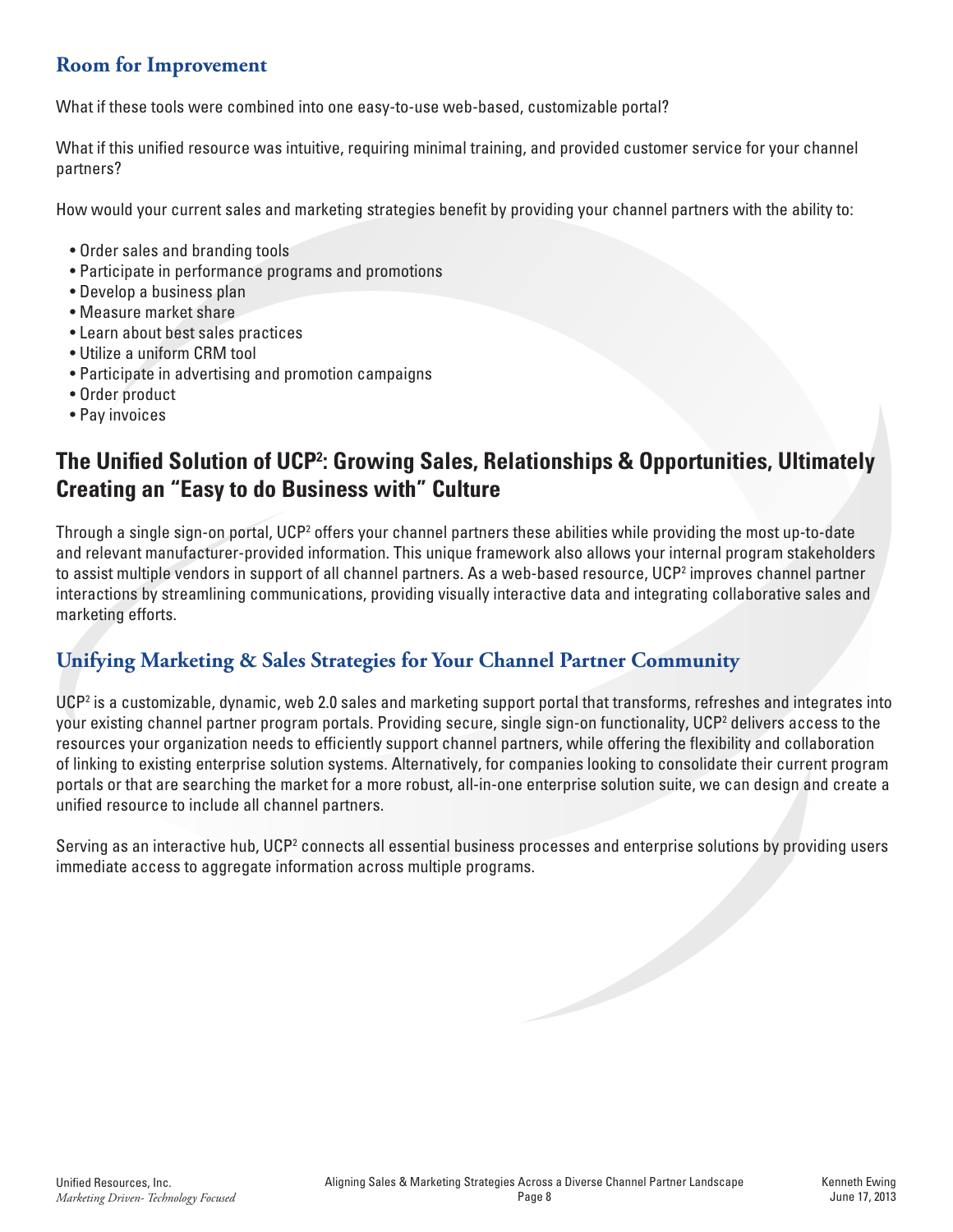**Unified Channel Partner Portal (UCP2 ) establishes the Marketing Enterprise Solution that provides a single platform for all channel partner interactions, ultimately creating an: "Easy to Do Business with Culture"**

- UCP2 combines an organization's marketing tools into one easy-to-use web-based, customizable portal.
- The UCP2 Marketing Enterprise Solution provides a unified resource that is intuitive, requires minimal training, and provides customer service to your channel partners.
- When combining multiple marketing platforms under a single portal UCP2 can provide channel partner analytics of key performance indicators that correlate to an organization's business goals
- By unifying platforms in the UCP<sup>2</sup> executive summary style reports can be created that consolidate multiple marketing platforms

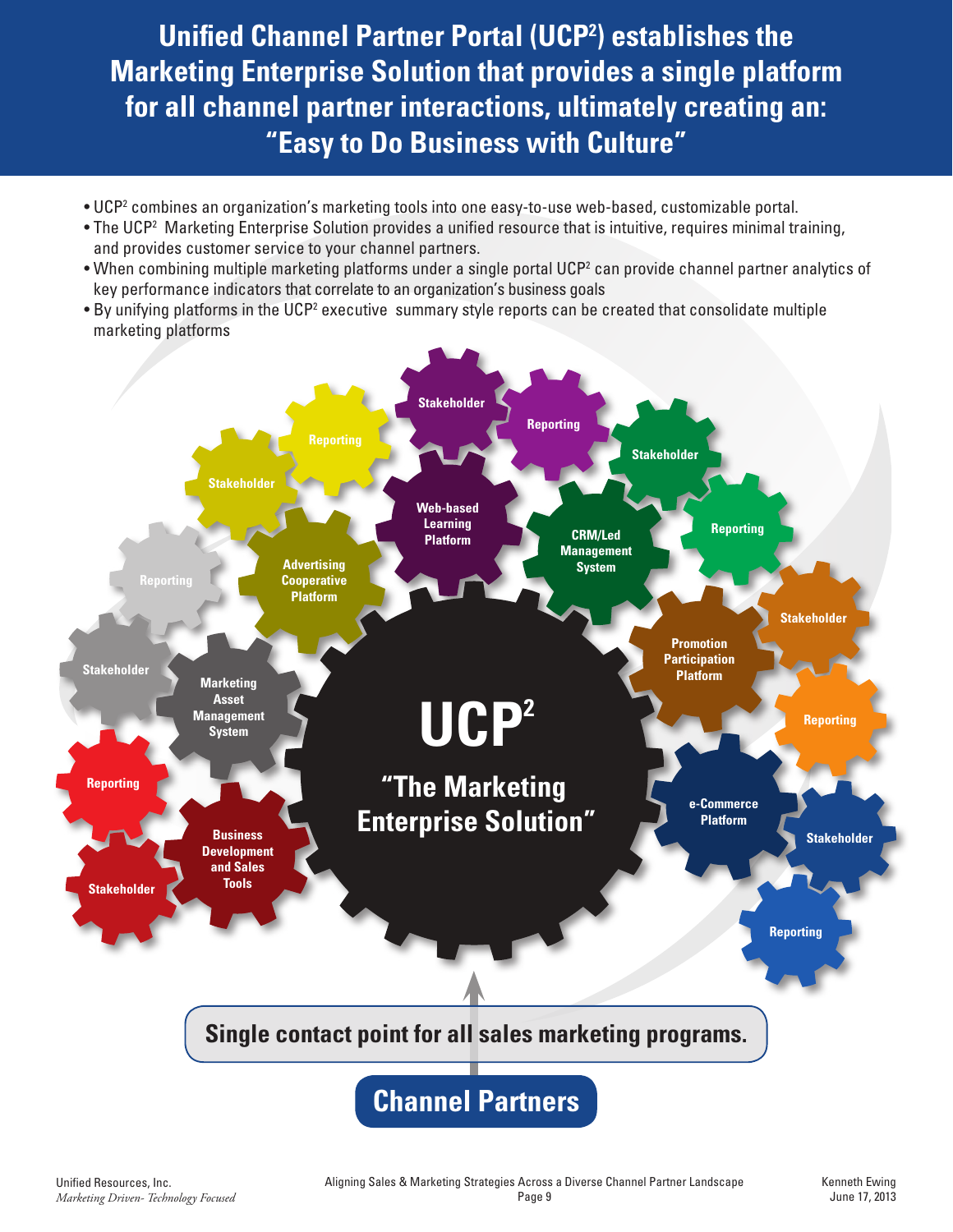# **A Customized Partner Portal to Fit Your Needs**

No two UCP<sup>2</sup> resources are created the same. The team behind your UCP<sup>2</sup> solution recognizes that your organization's needs and objectives are unique. Your UCP<sup>2</sup> is built from a common codebase with customizable look-and-feel features to best suit your branding needs. To ensure the most consistent, brand compliant and friendly User Experience (UX) and User Interface (UI), our team of developers and consultants take the time needed to understand:

- How different users engage in your company's sales and marketing practices
- What information they require or need to successfully participate in and grow your current sales and marketing efforts
- The application tools and frequency needed for a partner to be effectively engaged in your company's sales and marketing efforts
- The interactions your channel partner engages in with your organization and how often

Using this information, we create a custom solution focused on increasing communication, efficiency, productivity and profitability. Before beginning any development, we place a priority on understanding your business and the unique value your marketing and sales strategies bring to your industry's market. Our intent is to provide portal resources that increase program engagement by consolidating relevant resources that support, supplement and grow your company's sales and marketing efforts.

Because we understand that department and program stakeholders have different requirements and responsibilities, we custom fit the best solution for you. UCP<sup>2</sup> allows different stakeholders and trusted third-party vendor partners to manage various components, while driving channel partners to a single source of interaction with you. By providing a centralized, shared, unified technology and information resource, you establish a reputation as a trusted partner among your channel partners. Stakeholders and partners can streamline a consistent business process while:

- Gaining market insights
- Setting, tracking and measuring performance metrics
- Helping grow sales, relationships and opportunities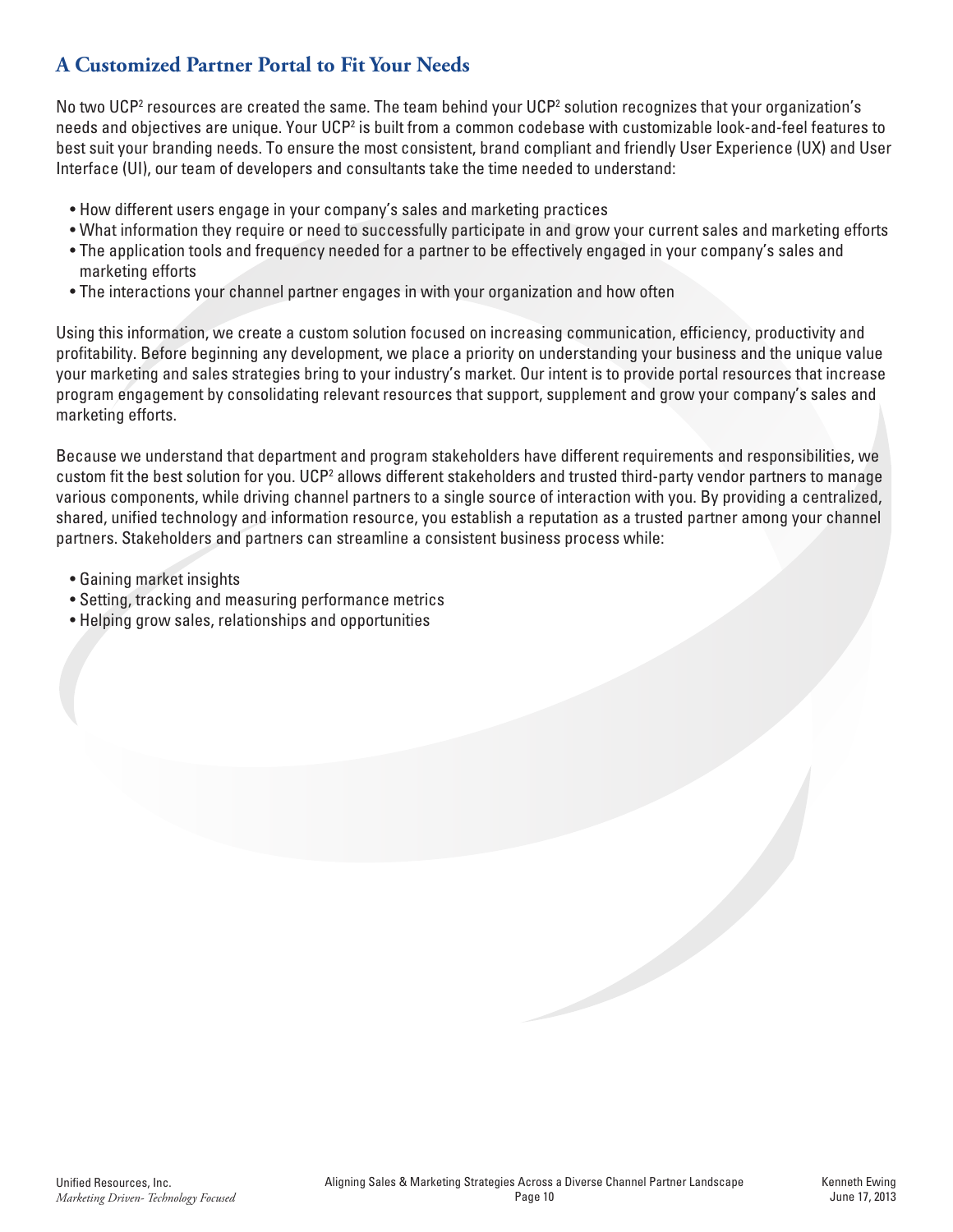# **UCP2 – Channel Partner Profile Database and Management System**

# **Channel Partner Profile**

Because keeping current, relevant data and contact information on your channel partner is challenging, UCP<sup>2</sup> was developed with a robust channel partner management system. Utilizing customizable forms, UCP<sup>2</sup> collects and stores the data that is important to your organization including basic contact information, critical personnel information and lines carried. This data can be analyzed for grading partner strengths as well as identifying areas of improvement and growth opportunities.

The UCP2 Channel Partner Profile System is easily customizable to your specific need for data collection. To ensure profile information is up to date, UCP<sup>2</sup> has the ability to require the channel partner to provide profile updates upon login. This enhancement ensures critical contact and partner information remains current.

# **Channel Partner Database**

The UCP2 Channel Partner Database is a web-based system of record that houses profile data and additional partner information. Using web services, the UCP<sup>2</sup> Channel Partner Database pushes and pulls partner information to and from other data collection software tools and then parses, sorts and filters only the information relevant to a specific partner. In addition, the UCP<sup>2</sup> Channel Partner Database associates and maps channel partners to your organization's appropriate sales structure. This functionality allows easy data use and analysis for sales and marketing efforts within specific sales territories or partner classifications and provides UCP<sup>2</sup> administrators with access to critical channel partner information any time and anywhere.

# **Channel Partner Management System**

The UCP2 Channel Partner Management System supports the Channel Partner Database and manages the communication of partner updates to designated parties through a template notification system. Templates are created, saved and when triggered, automatically distribute the appropriate communication to internal and third parties with an up-to-date list of the partner database.

The UCP2 Channel Partner Management System is intended to streamline the process and communication of:

- Setting up partners
- Editing/updating partner information
- Removing/terminating partners
- Notifying appropriate parties of changes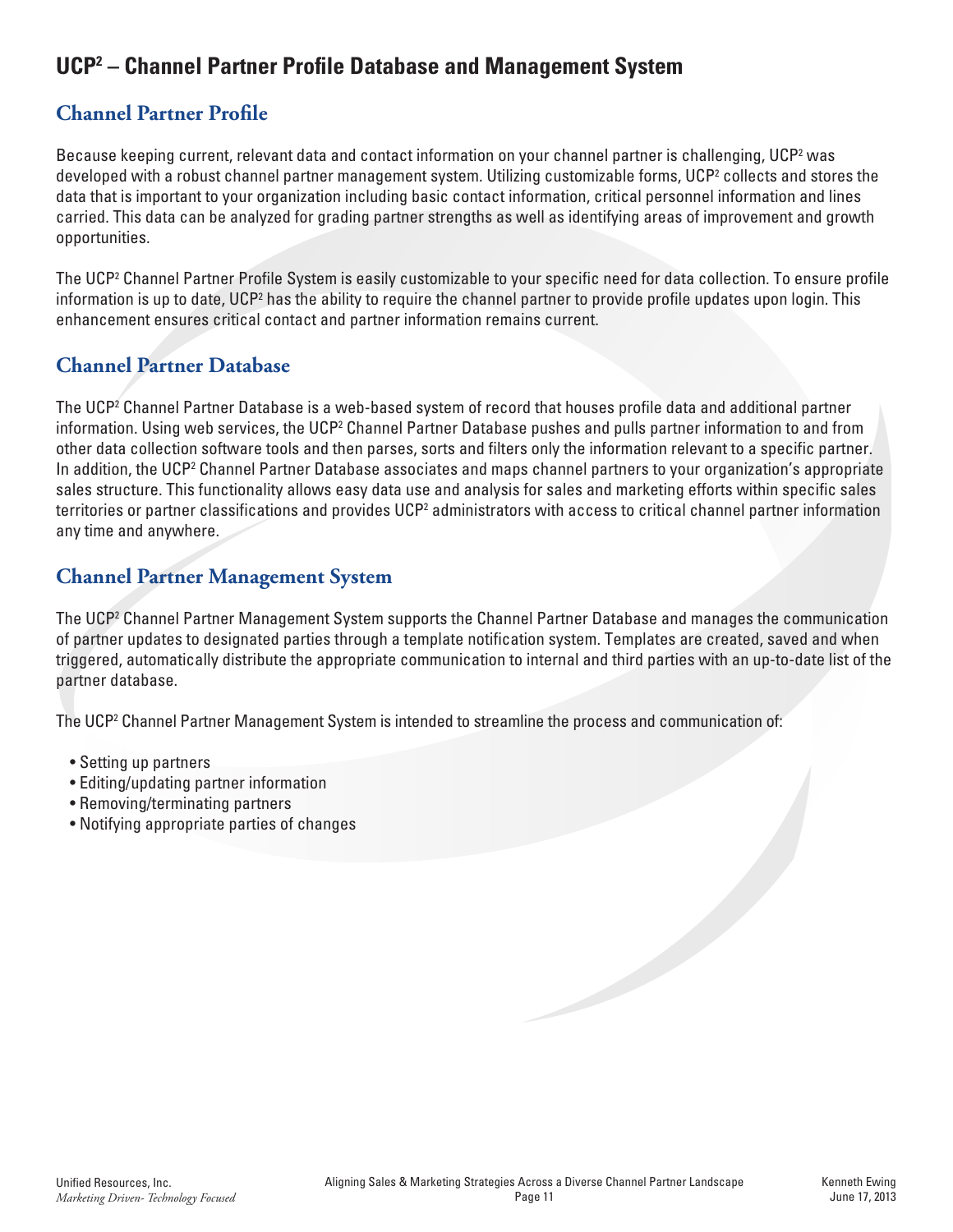# **UCP2 - Content Management Tools**

To quickly make critical changes to portal content, UCP<sup>2</sup> offers a comprehensive, integrated content management platform that enables an administrator to keep the content fresh and relevant to users, alleviating the need for in-house or contract developers. The UCP<sup>2</sup> administrator can update dashboard content, upload multimedia, create and post articles, build micro-sites, manage enterprise links and distribute email blasts to users by classification.

By providing the administrator a great deal of control over the portal, UCP<sup>2</sup> ultimately results in cost savings, convenience and improved interaction with users.

# **UCP2 - Channel Partner View and Capabilities**

Upon login, each channel partner can review your key performance indicators (KPIs). Channel partners can view a snapshot of KPIs including, but not limited to, market share, co-op utilization, program participation, sales progress and much more.

UCP<sup>2</sup> also serves as a communication hub for all relevant information for the channel partner. This information can include product updates, promotion announcements and other information important to the partner relationship. Channel partners can engage in and track progress in any areas you designate including:

- Training
- Program participation
- Sales penetration
- Close rate
- Order history
- Custom KPIs

Channel partners have the ability to set up and manage internal users. Each internal user is created with a unique login and permission associated with the partner master login. These users can be classified with certain function types such as:

- Sales
- Marketing
- Accounting
- Administration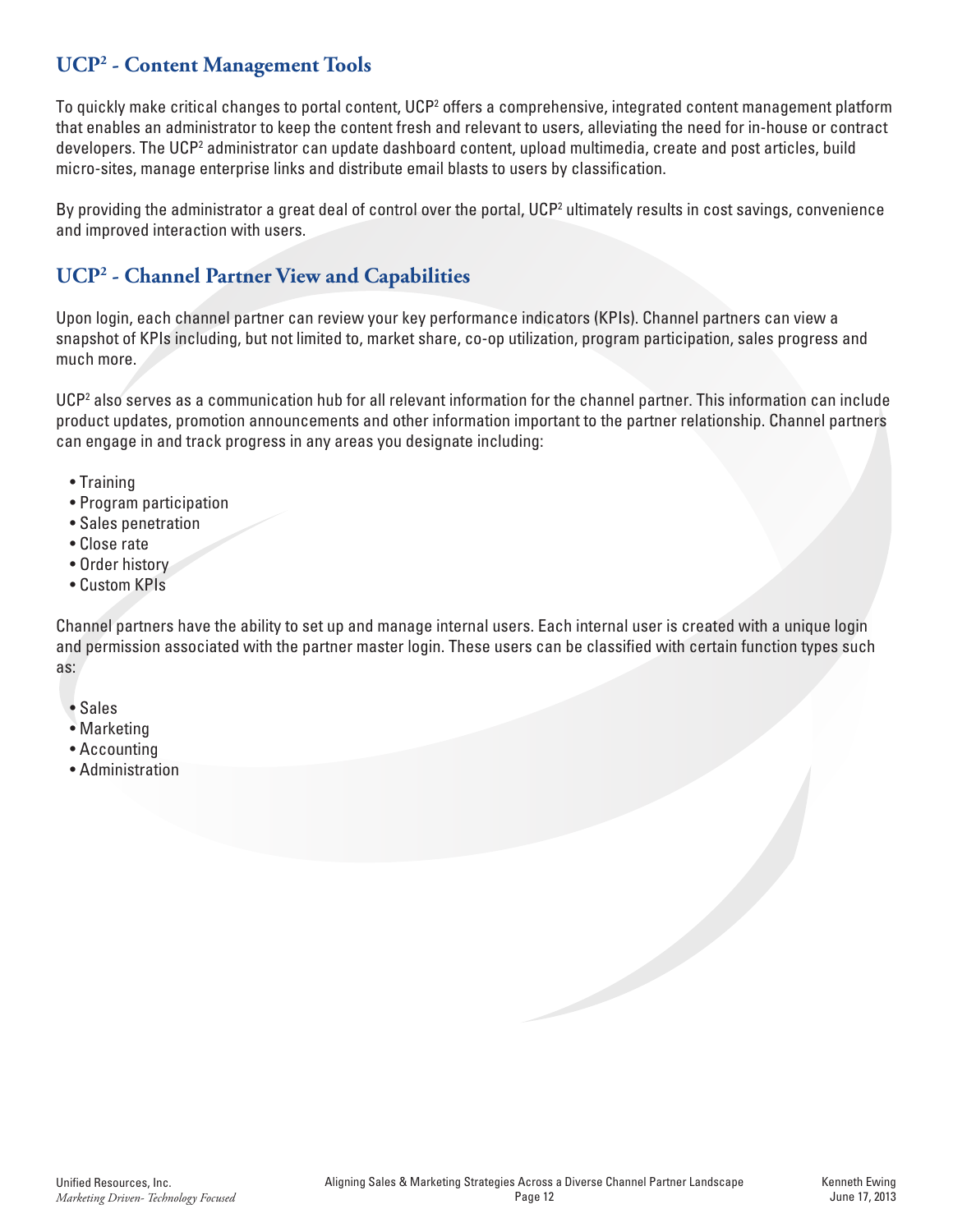# **Conclusion**

Scattered technologies and multiple systems utilized by individual stakeholders and many vendor partners can cripple a growing organization. The winning approach is a unified solution that brings stakeholders and vendor partners together to support channel partners through one single sign-on system.

More beneficial than a typical investment in technology, UCP<sup>2</sup> is an interactive, web-based platform and unified support system that creates the "easy to do business with" culture that is necessary for you as a manufacturer to stand out in a crowded channel marketplace.

UCP<sup>2</sup> is the consolidated solution that allows your manufacturing organization to manage, track and communicate with channel partners through measurable performance and participation in sales and marketing programs.

**Integrated portal solutions can streamline support of your channel partners. To learn more, please contact Unified Resources, Inc. at 800-346-9041.**